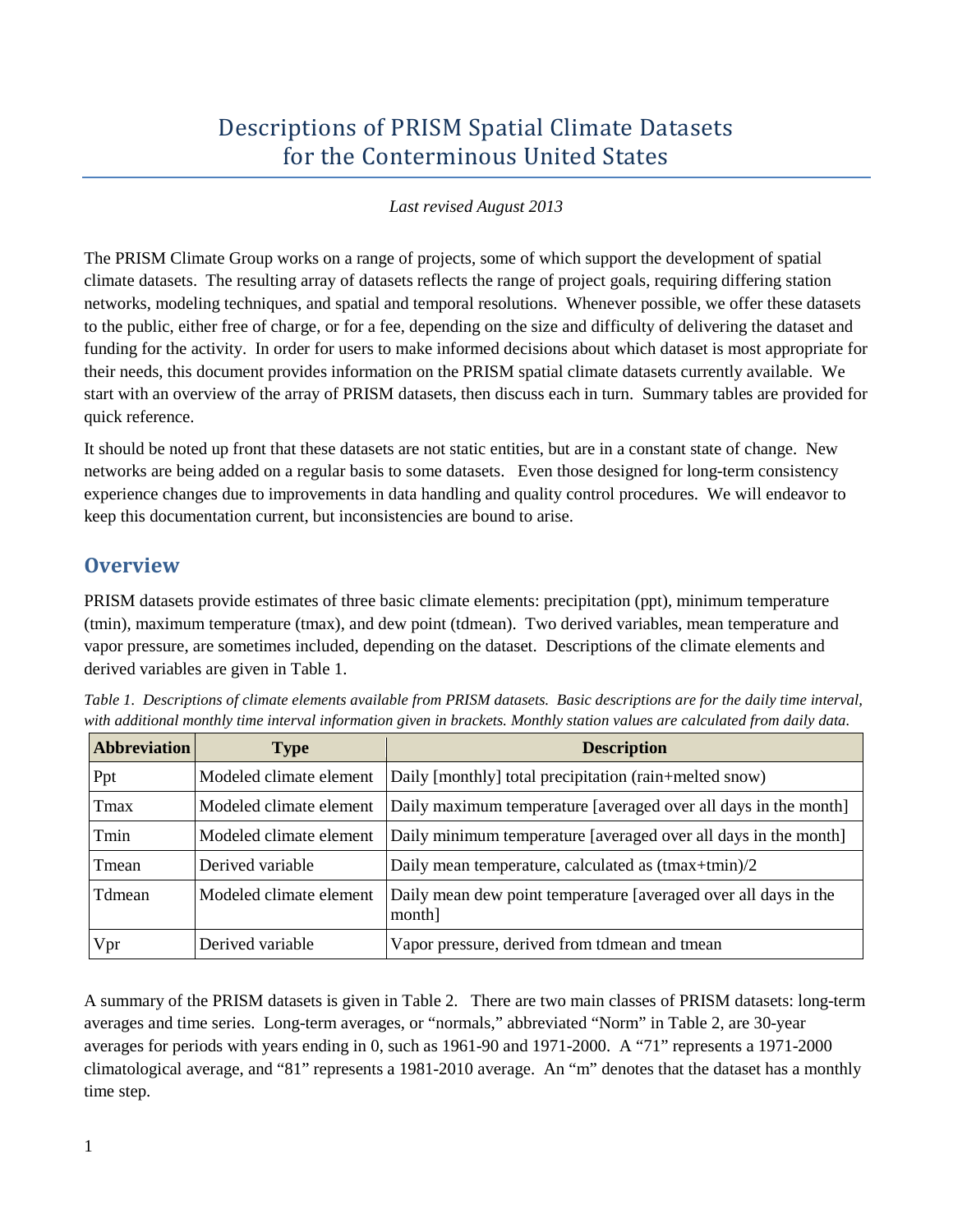Time series datasets are abbreviated with an "LT" or "AN" (Table 2). LT, which stands for long term, refers to time series focused on temporal consistency. AN, which stands for all networks, refers to time series focused on providing the best estimate possible, at the expense of temporal consistency. For time series datasets, a 71 or 81 refers to the start year of the climatology used in the CAI process (see Time Series Datasets section). A "71" means that the dataset is based on the 1971-2000 climatology, and "81" means that it is based on the 1981-2010 climatology. A "d" denotes a daily time step. An "m" denotes a monthly time step.

*Table 2. Summary of the PRISM spatial climate datasets active as of August 2013. See Table 1 for descriptions of climate elements and derived variables.* 

| <b>Dataset</b>     | <b>Time</b><br><b>Period</b> | <b>Climate</b><br><b>Elements</b>                    | <b>Time Step</b>                                                                                                                                                  | <b>Modeling</b><br><b>Resolution</b> | Output<br><b>Resolution</b> | <b>Modeling</b><br><b>Method</b>   | Date of<br><b>Last Full</b><br><b>Version</b> |  |  |  |  |
|--------------------|------------------------------|------------------------------------------------------|-------------------------------------------------------------------------------------------------------------------------------------------------------------------|--------------------------------------|-----------------------------|------------------------------------|-----------------------------------------------|--|--|--|--|
| Long-Term Averages |                              |                                                      |                                                                                                                                                                   |                                      |                             |                                    |                                               |  |  |  |  |
| Norm71m            | 1971-2000                    | Ppt, tmin, tmax                                      | Monthly,<br>$30$ sec<br><b>DEM</b><br>$30$ sec<br>annual<br>$(*800m)$<br>average<br>Monthly,<br>30 sec, 2.5<br><b>DEM</b><br>30 sec<br>annual<br>$min$ (~4 $km$ ) |                                      | <b>July 2007</b>            |                                    |                                               |  |  |  |  |
| Norm81m            | 1981-2010                    | Ppt, tmin, tmax,<br>tmean*                           | average                                                                                                                                                           |                                      |                             |                                    | <b>July 2012</b>                              |  |  |  |  |
|                    |                              |                                                      |                                                                                                                                                                   | <b>Time Series</b>                   |                             |                                    |                                               |  |  |  |  |
| LT71m              | Jan 1895 -<br>Dec 2015       | Ppt, tmin, tmax, Monthly,<br>tmean*,<br>tdmean, vpr* | annual time<br>series                                                                                                                                             | 30 sec                               | $30$ sec                    | CAI (1971-<br>2000)                | <b>July 2008</b>                              |  |  |  |  |
| LT81m              | Jan 1895 -<br>ongoing        | Ppt, tmin, tmax,<br>$t$ mean*                        | Monthly,<br>annual time<br>series                                                                                                                                 | $30 \text{ sec}$                     | $30 \text{ sec}$            | CAI (1981-<br>2010)                | August<br>2013                                |  |  |  |  |
| AN81m              | Jan 1895 -<br>ongoing        | Ppt, tmin, tmax,<br>$t$ mean*                        | Monthly,<br>annual time<br>series                                                                                                                                 | $30 \text{ sec}$                     | 30 sec, 2.5<br>min          | CAI (1981-<br>2010)                | August<br>2013                                |  |  |  |  |
| AN81d              | 1 Jan 1981<br>- ongoing      | Ppt, tmin, tmax, Daily time<br>tmean*                | series                                                                                                                                                            | 30 <sub>sec</sub>                    | 30 sec, 2.5<br>min          | CAI (1981-<br>2010); AHPS<br>(ppt) | June 2013                                     |  |  |  |  |

\* Element is not modeled directly with PRISM, but derived from other modeled elements.

## **Long-Term Average ("Normals") Datasets**

The normals are baseline datasets describing average monthly and annual conditions over the most recent three full decades, and are our most popular datasets (Table 3). The most recent PRISM normals are for the period 1981-2010. Long-term average datasets are modeled with PRISM using a digital elevation model (DEM) as the predictor grid. The normals are also used in the interpolation of the time series datasets (see CAI discussion in the Time Series Datasets section). Given their importance, the normals are carefully developed and subjected to extensive peer review. A description of the PRISM modeling system, the process used to create the 1971-2000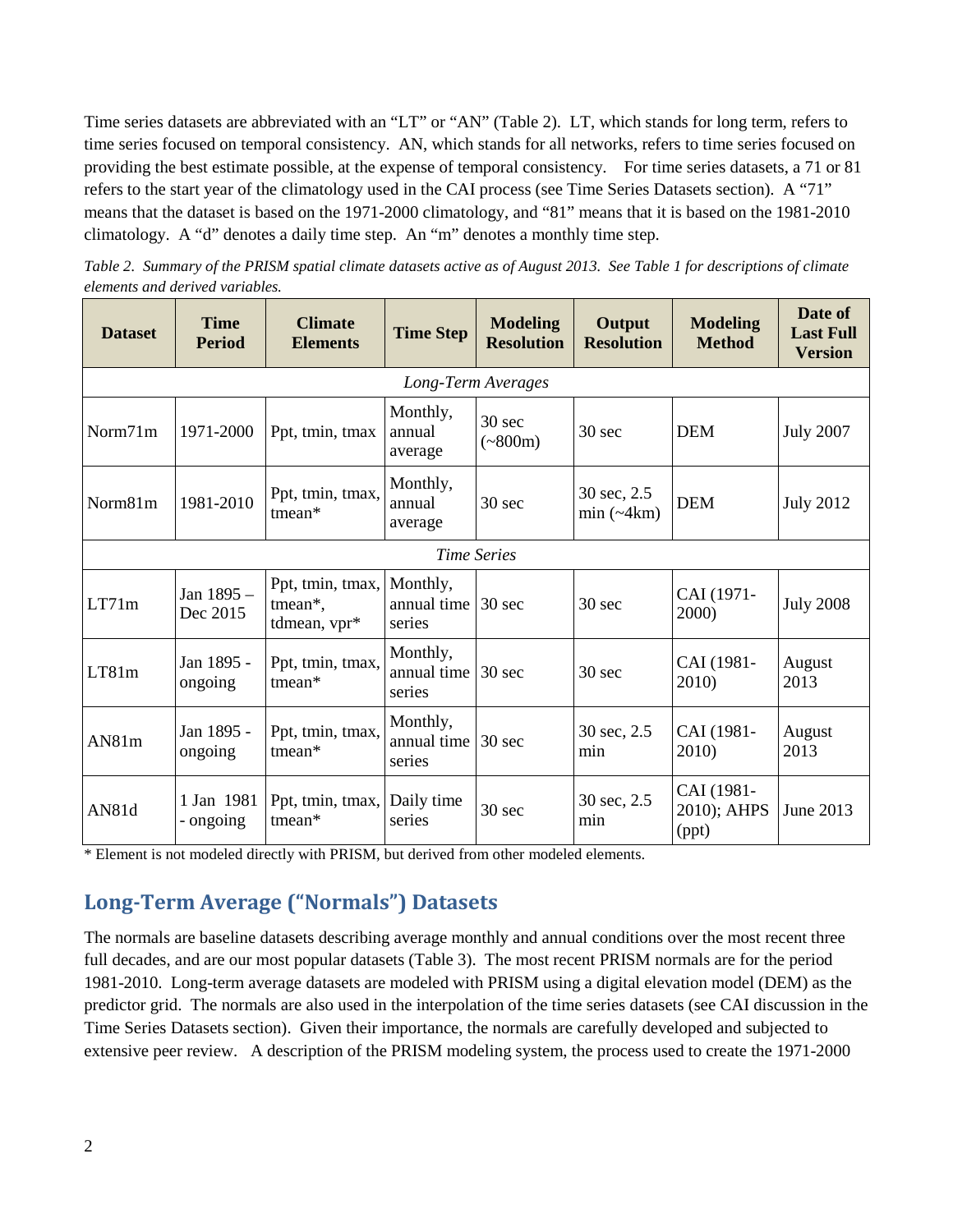normals, and an uncertainty analysis is available from Daly et al. (2008).<sup>[1](#page-2-0)</sup> The 1981-2010 normals were prepared using similar methods to those used in the 1971-2000 normals, but with additional station networks.

*Table 3. Summary of the station data used in the PRISM normals datasets. Descriptions of the station networks are given in appendix Table A1.*

| Data<br><b>Sources</b> | Norm71m                                                                                            | Norm81m                                                                                                                                             |  |  |  |  |
|------------------------|----------------------------------------------------------------------------------------------------|-----------------------------------------------------------------------------------------------------------------------------------------------------|--|--|--|--|
| Tmax, tmin             | AGRIMET, ASOS/ISH, CDEC, COOP, EC,<br>HJA, MEXICO, RAWS, SNOTEL,<br>UPPERAIR (GGUAS), WBAN, WRCC   | AGRIMET, ASOS/ISH, CDEC, COOP, EC,<br>HJA, MEXICO, RAWS, SNOTEL, UPPERAIR<br>(NN), WBAN, WRCC                                                       |  |  |  |  |
| Ppt                    | AGRIMET, CDEC, COOP, EC, HJA,<br>NVDWR, RAWS, SNOTEL,<br>SNOWCOURSE, STORAGE, WBAN,<br><b>WRCC</b> | AGRIMET, CDEC, COCORAHS, COOP, EC,<br>HDSC, HJA, MN, NDSWC, NVDWR,<br>OKMESONET, RAWS, SFWMD, SNOTEL,<br>SNOWCOURSE, STORAGE, USLTER,<br>WBAN, WRCC |  |  |  |  |

#### **Norm71m**

*Climate elements*: tmin, tmax, ppt

*Units and scaling*: tmin, tmax (deg C\*100), ppt (mm\*100); all values are integers

*Description:* Monthly 30-year "normal" dataset covering the conterminous US, averaged over the period 1971- 2000. Interpolation method for all elements uses a DEM (digital elevation model) as the predictor grid. This dataset was heavily peer reviewed, and is freely available on the PRISM website.

*Status*: Most recent Norm71m analysis completed July 2007; Norm71m has been superseded by Norm81m

*Availability*: 800m version (only) available until Fall of 2014 from the old PRISM website (follow links from [http://prism.oregonstate.edu\)](http://prism.oregonstate.edu/)

*Caveats*: Norm71m cannot be compared directly to Norm81m to assess climatic changes between the two periods. Station networks and data were not consistent between the two datasets. Each time the normals are created, we try to include new and better sources of data so that the product continues to reflect the state of knowledge regarding climatic values and spatial patterns. Dataset uses all stations, regardless of time of observation, which means that stations with morning observation times could exhibit cool biases for tmin, and stations with afternoon observation times could exhibit warm biases for tmax.

### **Norm81m**

*Climate elements*: tmin, tmax, tmean (derived), ppt

*Units and scaling*: tmin, tmax, tmean (deg C), ppt (mm); all values are floating point

*Description*: Monthly 30-year "normal" dataset covering the conterminous US, averaged over the period 1981- 2010. Interpolation method for all elements uses a DEM (digital elevation model) as the predictor grid. This dataset was heavily peer reviewed, and is freely available on the PRISM website.

 $\overline{a}$ 

<span id="page-2-0"></span><sup>&</sup>lt;sup>1</sup> Daly, C., Halbleib, M., Smith, J.I., Gibson, W.P., Doggett, M.K., Taylor, G.H., Curtis, J., and Pasteris, P.A. 2008. Physiographically-sensitive mapping of temperature and precipitation across the conterminous United States. *International Journal of Climatology*, 28: 2031-2064.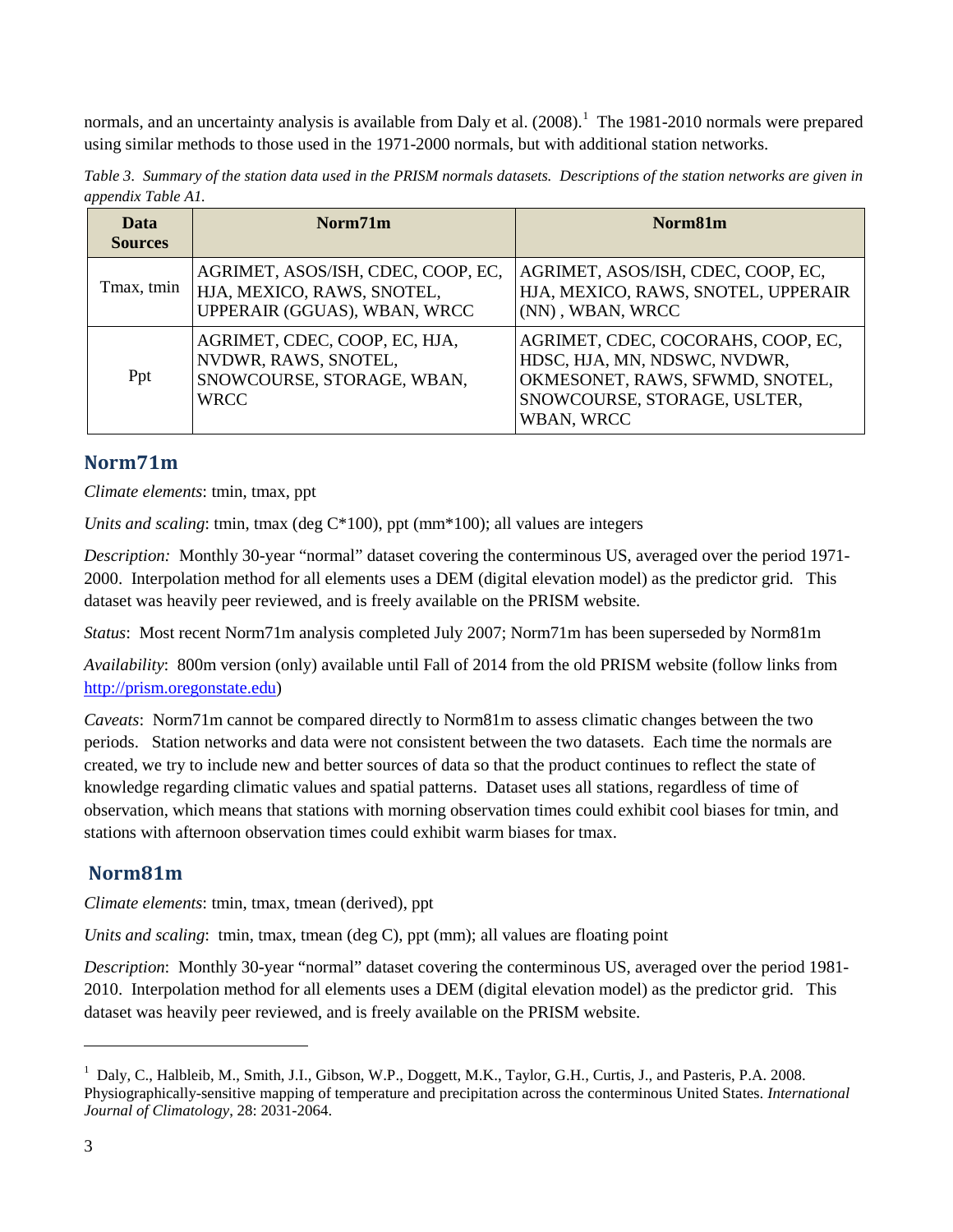*Status*: Most recent Norm81m analysis completed July 2012 *Availability*: 800m and 4km versions available at [http://prism.oregonstate.edu](http://prism.oregonstate.edu/)  *Caveats*: Same as Norm71m

### **Time Series Datasets**

The long-term average datasets discussed above are modeled with PRISM using a DEM as the predictor grid. In contrast, the time series datasets are modeled using a method called climatologically-aided interpolation (CAI). In CAI, the long-term average datasets serve as the predictor grids. The idea behind CAI is that the best first guess of the spatial pattern of climatic conditions for a given month or day is the long-term average pattern. CAI is robust to wide variations in station data density, which is necessary when modeling century-long time series.

There are two types of time series datasets: those created to provide the best possible estimates at a given time step, and those created with long-term consistency in mind. Table 4 lists the station networks used in each type of time series dataset. A more detailed description of the station data networks used is given in Appendix A. Time series datasets providing the best possible estimates, abbreviated "AN" (all networks), use all of the station networks and data sources ingested by the PRISM Climate Group. Time series datasets focusing on long-term consistency, abbreviated "LT" (long term), may not use all available station networks, but instead focus on networks that have been in existence for at least twenty years. The goal of the LT datasets is to provide better temporal consistency than the AN datasets. However, even the LT datasets are not currently suitable for calculating multi-decadal climate trends. Although longer-term networks are used, grids still contain non-climatic variations due to station equipment and location changes, stations openings and closings, and varying observation times.

#### **LT71m**

*Climate elements*: tmin, tmax, tmean (derived), tdmean, ppt, vpr (derived)

*Units and scaling*: tmin, tmax, tmean, tdmean (C\*100), ppt (mm<sup>\*</sup>100), vpr (Pa); all values are integers

*Description*: Monthly dataset covering the conterminous US, starting on January 1895 and ending on the most recently completed month. Emphasis is on long-term consistency, and uses only station networks having at least some stations with > 20 years of data. Interpolation method for all elements is CAI, using 1971-2000 monthly climatologies as the predictor grids. This dataset has been available for several years for a fee.

*Status*: The most recent re-analysis was done in July 2008 (full period of record), and updated with new data for subsequent months. LT71m is a legacy product, and has been superseded by LT81m for tmin, tmax, and ppt. LT81m versions of tdmean and vpr are expected in 2014. New users are encouraged to use LT81m whenever possible, and current users of LT71m should migrate to LT81m as soon as is practical. LT71m will be updated monthly through December 2015, at which time it will be decommissioned. No further re-analyses of LT71m are anticipated.

*Availability*: 800m dataset available for a fee; contact prism\_orders@nacse.org

*Caveats*: Dataset should not be used to calculate multi-decadal climate trends. Although longer-term networks are used, grids still contain non-climatic variations due to station equipment and location changes, station openings and closings, and varying observation times.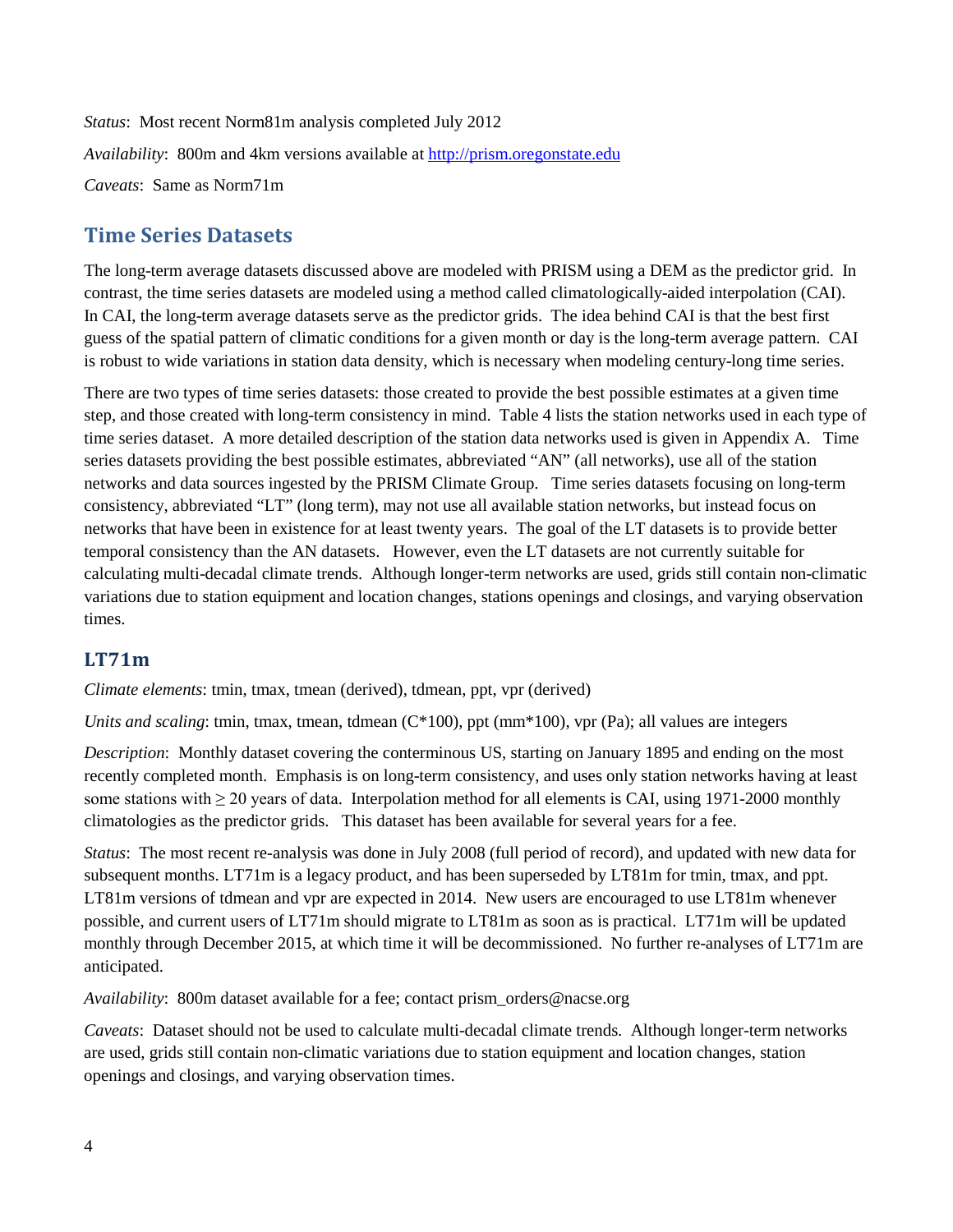|              | AN81m                                                                                                                             | AN81d                                                                                                                 | LT71m/LT81m                                                                                                                                                       |
|--------------|-----------------------------------------------------------------------------------------------------------------------------------|-----------------------------------------------------------------------------------------------------------------------|-------------------------------------------------------------------------------------------------------------------------------------------------------------------|
| Focus        | Best estimate                                                                                                                     | Best estimate                                                                                                         | Temporal consistency                                                                                                                                              |
| Data Sources | All stations included,<br>regardless of observation<br>time                                                                       | All stations included, but with<br>time of observation constraint                                                     | Only "long-term" networks having<br>at least some stations with $\geq 20$<br>years of data included. All stations<br>included, regardless of observation<br>time. |
| Tmax, tmin   | AGRIMET, ASOS/ISH,<br>CDEC, COOP, EC, HJA,<br>MEXICO, RAWS,<br>SNOTEL, WBAN, WRCC                                                 | Same as AN81m, except non-<br>PRISM Day observations are<br>excluded                                                  | LT81m: AGRIMET, ASOS/ISH,<br>CDEC, COOP, EC, HJA, MEXICO,<br>RAWS, SNOTEL, WBAN, WRCC<br>LT71m: AGRIMET, ASOS/ISH,<br>COOP, EC, SNOTEL, WBAN,<br><b>WRCC</b>      |
| Tdmean       | None                                                                                                                              | None                                                                                                                  | LT71m only: AGRIMET,<br>ASOS/ISH, COOP, HJA, RAWS,<br><b>WBAN</b>                                                                                                 |
| Ppt          | AGRIMET, ASOS/ISH,<br>CDEC, COCORAHS,<br>COOP, EC, HDSC, HJA,<br>HYD, MEXICO, MN,<br>NDSWC, RAWS,<br>SFWMD, SNOTEL,<br>WBAN, WRCC | Same as AN81m, except non-<br>PRISM Day observations are<br>re-apportioned<br>Also: AHPS RADAR Stage<br>2 and 4 grids | LT81m: AGRIMET, CDEC, COOP,<br>EC, HJA, MEXICO, MN, NDSWC,<br>RAWS, SNOTEL, WBAN<br>LT71m: AGRIMET, COOP,<br>RAWS, SNOTEL, WBAN                                   |
|              |                                                                                                                                   | None can be used safely to calculate multi-decadal climate trends                                                     |                                                                                                                                                                   |

*Table 4. Summary of the PRISM time series datasets. Methodological details are provided in the Time Series Datasets section. Descriptions and time histories of the station networks are given in appendix Tables A1-A4.*

#### **LT81m**

*Climate elements*: tmin, tmax, tmean (derived), ppt

*Units and scaling*: tmin, tmax, tmean (deg C), ppt (mm); all values are floating point

*Description*: Monthly dataset covering the conterminous US, starting on January 1895 and ending on the most recently completed month. Emphasis is on long-term consistency, and uses only station networks having at least some stations with  $\geq$  20 years of data. Interpolation method for all elements is CAI, using 1981-2010 monthly climatologies as the predictor grids. This is an updated version of LT71m.

*Status*: The most recent re-analysis was completed in August 2013 (full period of record), and updated with new data for subsequent months. This product supersedes LT71m for tmin, tmax, and ppt. LT81m versions of tdmean and vpr are expected in 2014. New users are encouraged to use LT81m whenever possible, and current users of LT71m should migrate to LT81m as soon as is practical. LT71m will be updated monthly through December 2015, at which time it will be decommissioned.

*Availability*: 800m dataset available for a fee; contact prism\_orders@nacse.org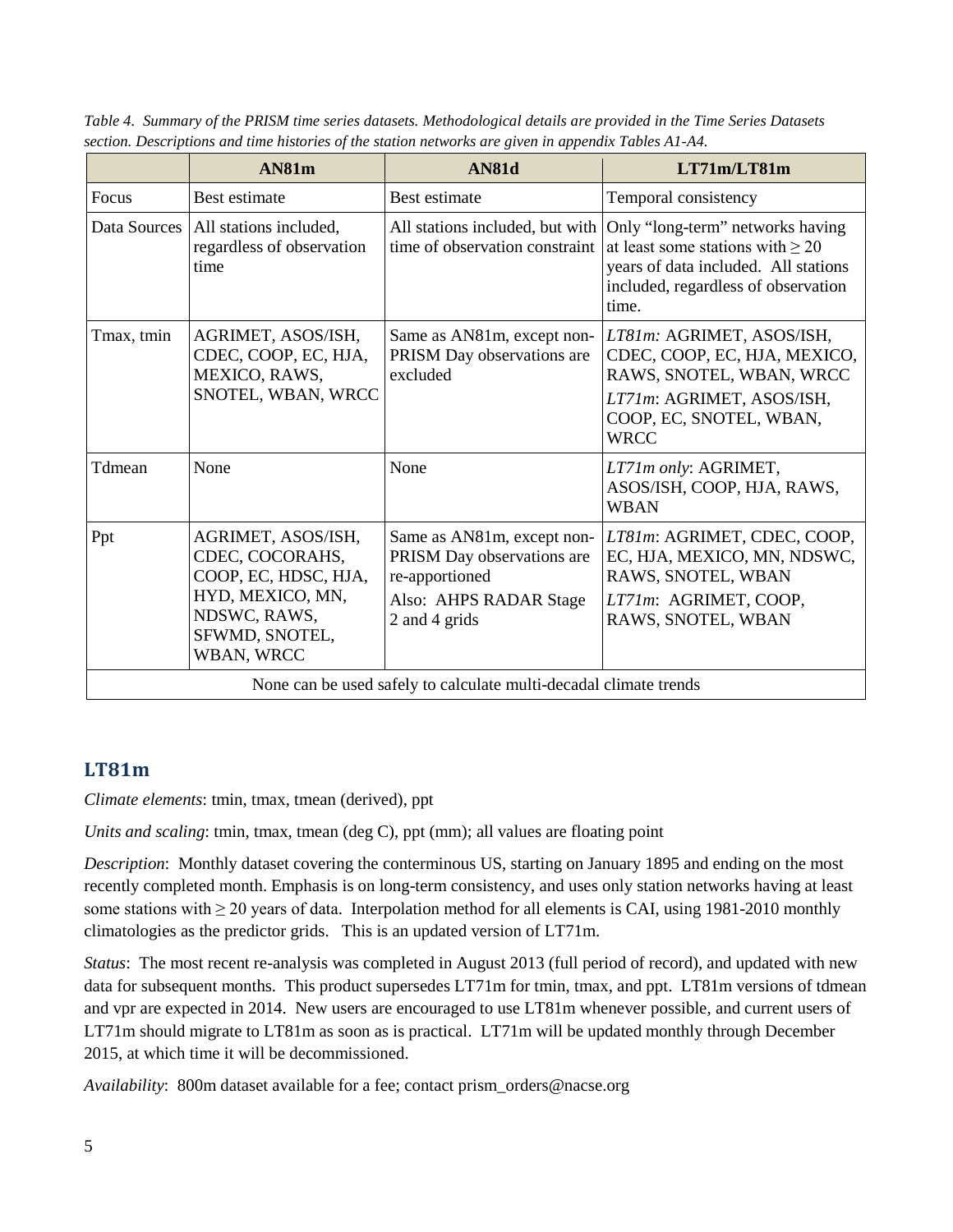*Caveats*: Dataset should not be used to calculate multi-decadal climate trends. Although longer-term networks are used, grids still contain non-climatic variations due to station equipment and location changes, station openings and closings, and varying observation times.

#### **AN81m**

*Climate elements*: tmin, tmax, tmean (derived), ppt

*Units and scaling*: tmin, tmax, tmean (deg C), ppt (mm); all values are floating point

*Description*: Monthly dataset covering the conterminous US, starting on January 1895 and ending on the most recently completed month. Emphasis is on arriving at the best estimate, regardless of temporal consistency, and uses all station networks ingested by the PRISM Group. Interpolation method for all elements is CAI, using 1981-2010 monthly climatologies as the predictor grids. This is an updated version of the free data posted to prism.oregonstate.edu.

*Status*: The most recent re-analysis was completed in August 2013 (full period of record), and updated with new data for subsequent months. New station networks are being added to this dataset on a regular basis, which means Table 4 may be out of date for the most recent months. However, historical data from new networks are not incorporated until a new version of AN81m is developed. This product supersedes the free data posted to prism.oregonstate.edu. AN81m versions of tdmean and vpr are expected in 2014.

*Availability*: 4km version available at [http://prism.oregonstate.edu.](http://prism.oregonstate.edu/) 800m dataset available for a fee; contact prism\_orders@nacse.org

*Caveats*: Dataset should not be used to calculate multi-decadal climate trends. Grids may contain non-climatic variations due to station equipment and location changes, openings and closings, and varying observation times, and the use of relatively short-term networks.

### **AN81d**

*Climate elements*: tmin, tmax, tmean (derived), ppt

*Units and scaling*: tmin, tmax, tmean (deg C), ppt (mm); all values are floating point

*Description*: Daily dataset covering the conterminous US, starting on 1 January 1981 and ending on the most recent day. Interpolation method for tmin and tmax is CAI, using 1981-2010 monthly climatologies as the predictor grids. For ppt, CAI, using 1981-2010 monthly climatologies as the predictor grids, is applied in the western US (Rockies westward), and, starting on 1 January 2002, a combination of CAI and RADAR versions is used in the central and eastern US. The RADAR version is created using the National Weather Service Stage 2 unbiased (ST2un) and 4 (ST4) 4km gridded radar products from the Advanced Hydrometeorological Prediction System (AHPS). On a pixel-by-pixel basis, a "besting" process compares the  $R<sup>2</sup>$  values from the PRISM regressions of climate vs. station ppt (CAI) and ST2un vs. station ppt (RADAR). ST2un, rather than ST4, is used to estimate the predictive power of RADAR, because ST2un does not have individual station observations incorporated, which makes for a fairer comparison to CAI than ST4, which has many stations assimilated into the grid estimates. Based on this comparison, a RADAR weighting factor (0-1) is calculated. The weighting factor is then applied to the ST4 AHPS grid, when averaging it with the CAI grid, to form a hybrid estimate.

Station data used in AN81d are screened for adherence to a "PRISM day" criterion. A PRISM day is defined as 1200 UTC-1200 UTC (e.g., 7 AM-7AM EST), which is the same as the AHPS day definition. Once-per day observation times must fall within +/- 4 hours of the PRISM day to be included in the AN81d tmax and tmin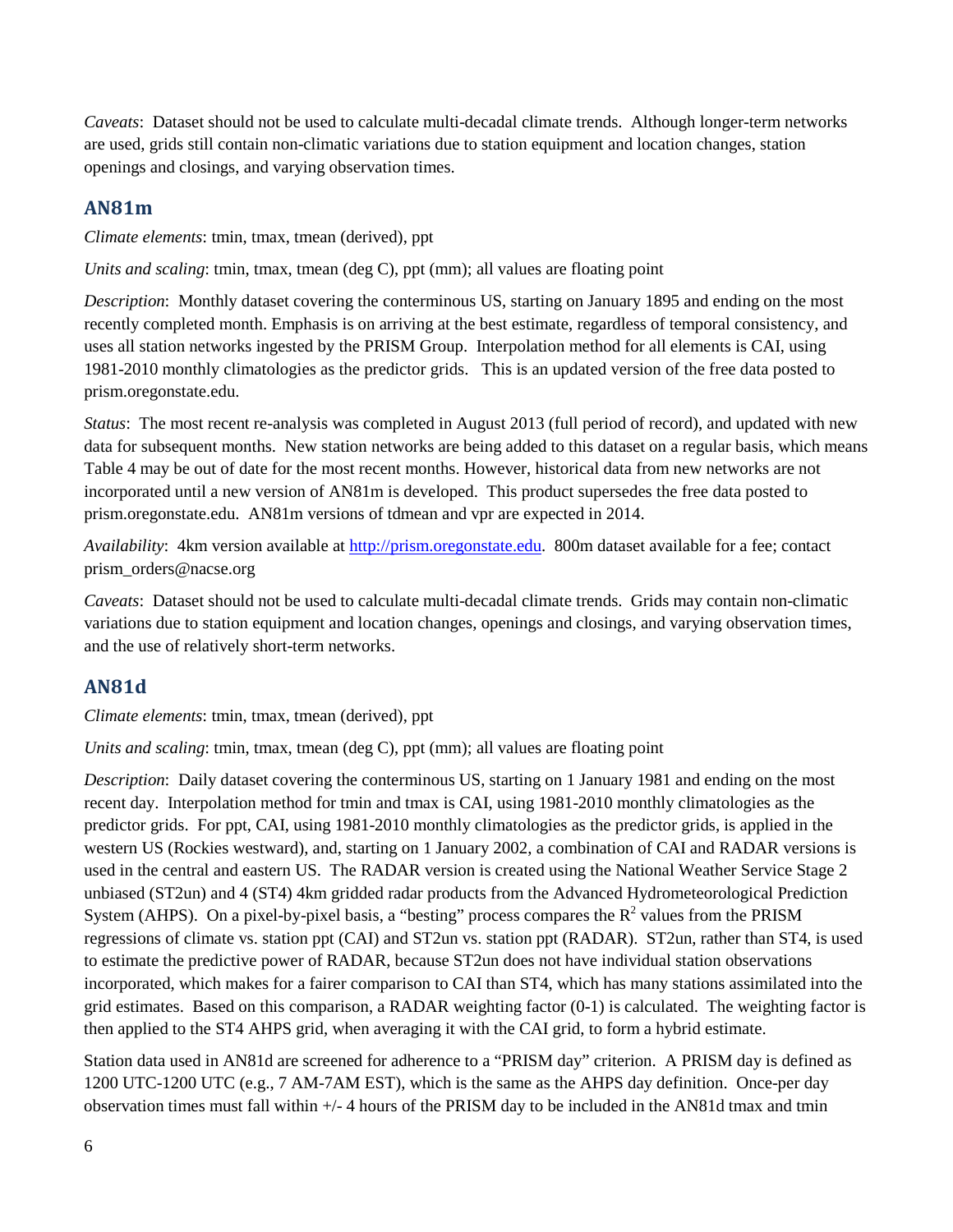datasets. Stations without reported observation times in the NCDC GHCN-D database are currently assumed to adhere to the PRISM day criterion. For ppt, non-PRISM day observations are included in AN81d, but the daily values are re-apportioned (if necessary) on an event basis to mimic the relative variations of nearby PRISM-day observations. Multi-day accumulations are also re-apportioned on an event basis to mimic the relative variations of nearby PRISM-day observations. The dataset uses a day-ending naming convention, e.g., a day ending at 1200 UTC on 1 January is labeled 1 January.

*Status*: The most recent re-analysis was done in June 2013 (full period of record). This dataset is updated daily, and may include new station networks.

*Availability*: 4km version available at [http://prism.oregonstate.edu;](http://prism.oregonstate.edu/) 800m dataset not yet available to the public

*Caveats*: Dataset should not be used to calculate multi-decadal climate trends. Grids may contain non-climatic variations due to station equipment and location changes, openings and closings, and the use of RADAR data for ppt starting in 2002. Screening stations for adherence to a "PRISM day" criterion does help to minimize time of observation bias. However, the downside is that this results in the exclusion of a large percentage of stations from the analysis, especially early in the record. For example, in 1981, non-PRISM day COOP stations outnumbered PRISM day stations by about 2 to 1. The two groups were about equal in size in 1990. By 2010, PRISM day COOP stations outnumbered non-PRISM day stations by about 3 to 1.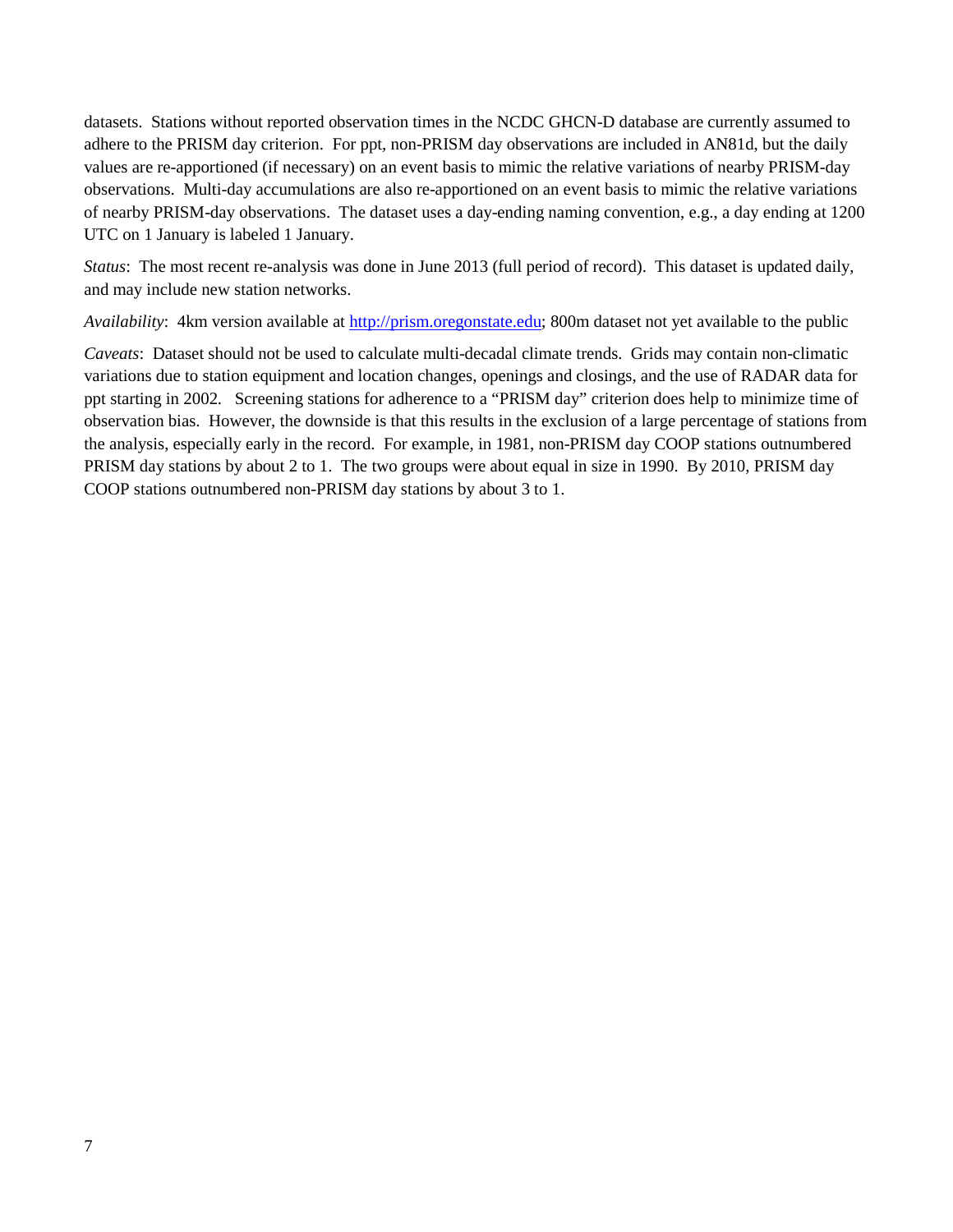## Appendices

*Table A1. Descriptions of Station Networks Used in PRISM Spatial Climate Datasets*

*Table A2. History of station networks used in PRISM monthly time series datasets: Tmax/Tmin*

*Table A3. History of station networks used in PRISM monthly time series datasets: Precipitation*

*Table A4. History of station networks used in PRISM monthly time series datasets: Tdmean*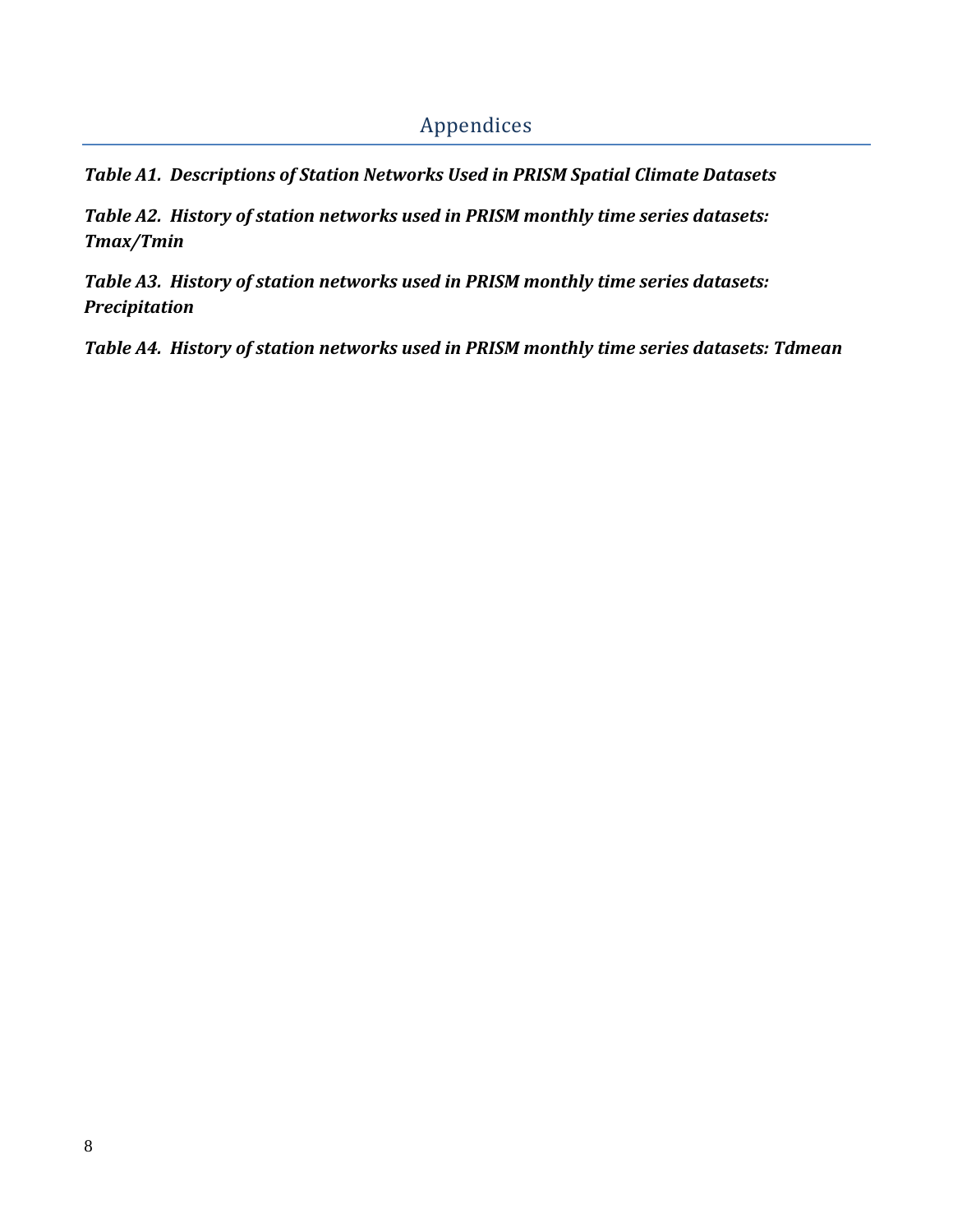|                 |                                                                                                                                                                                                                                                                                                                                                                                                   | <b>Dataset Usage</b>                                                                                                                                                                    |                                                      |               |
|-----------------|---------------------------------------------------------------------------------------------------------------------------------------------------------------------------------------------------------------------------------------------------------------------------------------------------------------------------------------------------------------------------------------------------|-----------------------------------------------------------------------------------------------------------------------------------------------------------------------------------------|------------------------------------------------------|---------------|
| <b>Network</b>  | <b>Description</b>                                                                                                                                                                                                                                                                                                                                                                                | <b>Tmax, Tmin</b>                                                                                                                                                                       | Ppt                                                  | <b>Tdmean</b> |
| <b>AGRIMET</b>  | Bureau of Reclamation Agricultural Weather Network                                                                                                                                                                                                                                                                                                                                                | All                                                                                                                                                                                     | All                                                  | LT71m         |
| <b>ASOS/ISH</b> | Automated Surface Observing System and related<br>networks (e.g., AWOS), and Integrated Surface Hourly<br>network<br><i>Notes:</i> ASOS network began installation in 1996, with<br>poor instrumentation for measuring snowfall.<br>Therefore, ppt data are used during May-Sep only.<br>Future versions will make exceptions for the<br>installation of ASOS all-weather gauges.                 | All                                                                                                                                                                                     | Rainfall only LT71m<br>(see notes)<br>AN81m<br>AN81d |               |
| <b>CDEC</b>     | California Data Exchange Center<br>Notes: A collection of stations from various networks<br>operating in California.                                                                                                                                                                                                                                                                              | Norm71m<br>Norm81m<br>LT81m<br>AN81m                                                                                                                                                    | Norm71m<br>Norm81m<br>LT81m<br>AN81m                 | <b>NA</b>     |
| <b>COCORAHS</b> | Community Collaborative Rain, Hail and Snow<br>Network<br><i>Notes:</i> Currently the largest ppt observing network in<br>the US.                                                                                                                                                                                                                                                                 | <b>NA</b>                                                                                                                                                                               | Norm81m<br>AN81m<br>AN81d                            | <b>NA</b>     |
| <b>COOP</b>     | National Weather Service Cooperative Observer<br>Program<br>Notes: These stations are part of the GHCN-D<br>database. COOP is the longest-running climate<br>network in the US.                                                                                                                                                                                                                   | All                                                                                                                                                                                     | All                                                  | LT71m         |
| EC              | <b>Environment Canada</b>                                                                                                                                                                                                                                                                                                                                                                         | All                                                                                                                                                                                     | All except<br>LT71m                                  | <b>NA</b>     |
| <b>HDSC</b>     | <b>NOAA Hydrometeorological Design Studies Center</b><br>Notes: A collection of ppt stations in California used<br>by HDSC and PRISM to produce the NOAA Atlas 14<br>ppt frequency maps. Period of record ends in 2010.                                                                                                                                                                           | <b>NA</b>                                                                                                                                                                               | Norm81m<br>AN81m                                     | <b>NA</b>     |
| <b>HJA</b>      | HJ Andrews Experimental Forest, Oregon, NSF Long<br>Term Ecological Research Site (LTER); benchmark<br>sites, reference stands, cold air transects<br><i>Notes</i> : Data lag time is currently longer than 6 months, sites, and<br>which is our cutoff for operational inclusion; this<br>means that at present, HJA data can be included only<br>when new versions of the datasets are created. | All, except<br>LT71m<br>Exceptions:<br>Tmin only at<br>reference<br>stands,<br>thermograph<br>cold air<br>transects<br>Cold air<br>transects<br>used in<br><b>AN81</b><br>datasets only | All, except<br>LT71m                                 | LT71m         |

*Table A1. Descriptions of station networks used in PRISM spatial climate datasets*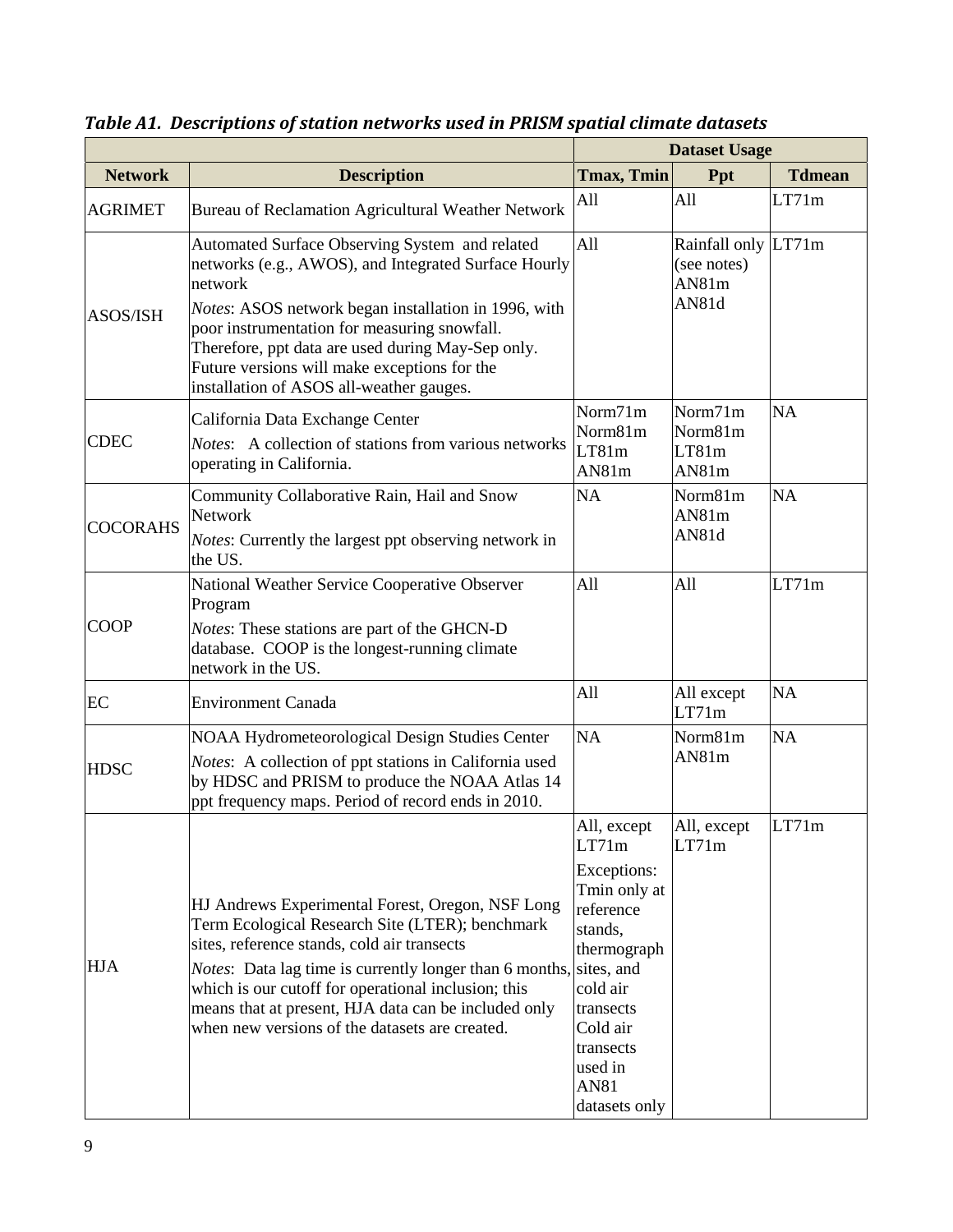|                       | Advanced Hydrologic Prediction Service River<br><b>Forecast Centers</b><br>Notes: Selected stations from a combination of many                                                                                                                       | <b>NA</b>                          | AN81m<br>AN81d                     | <b>NA</b> |
|-----------------------|------------------------------------------------------------------------------------------------------------------------------------------------------------------------------------------------------------------------------------------------------|------------------------------------|------------------------------------|-----------|
| <b>HYD</b>            | different networks. Stations available from networks<br>for which we have direct feeds are excluded<br>(difficulties identifying the source networks in HYD<br>produce occasional duplications).                                                     |                                    |                                    |           |
| <b>MEXICO</b>         | Global Historical Climate Network - Mexico<br>Notes: These stations are part of the GHCN-D<br>database                                                                                                                                               | Norm81m<br>AN81m<br>AN81d<br>LT81m | Norm81m<br>AN81m<br>AN81d          | <b>NA</b> |
| <b>MN</b>             | Minnesota Climatology Working Group                                                                                                                                                                                                                  | NA                                 | Norm81m<br>AN81m<br>AN81d<br>LT81m | <b>NA</b> |
| <b>NDBC</b>           | National Data Buoy Center                                                                                                                                                                                                                            | Norm81m                            | <b>NA</b>                          | NA        |
|                       | Notes: Used to characterize coastal air temperature                                                                                                                                                                                                  |                                    |                                    |           |
| <b>NDSWC</b>          | North Dakota State Water Commission                                                                                                                                                                                                                  | <b>NA</b>                          | Norm81m<br>LT81m<br>AN81m<br>AN81d | <b>NA</b> |
| <b>NVDWR</b>          | <b>Nevada Division of Water Resources</b><br>Notes: Collection of ppt gauges in western Nevada.                                                                                                                                                      | <b>NA</b>                          | Norm71m<br>Norm81m                 | <b>NA</b> |
| OKMESO-<br><b>NET</b> | <b>Oklahoma</b> Mesonet                                                                                                                                                                                                                              | Norm81m                            | Norm81m                            | <b>NA</b> |
|                       | U.S. Forest Service and Bureau of Land Management<br><b>Remote Automated Weather Stations</b>                                                                                                                                                        | All, except<br>AN71m               | Rainfall only LT71m<br>(see notes) |           |
| <b>RAWS</b>           | Notes: Unheated tipping bucket rain gauges are not<br>suited for measuring snowfall. Therefore, ppt data are<br>used during May-Sep only. Very little RAWS ppt data<br>was used in Norm81m due to increased concerns over<br>data quality (low ppt). |                                    | All                                |           |
| <b>SFWMD</b>          | South Florida Water Management District                                                                                                                                                                                                              | <b>NA</b>                          | Norm81m<br>AN81m<br>AN81d          | <b>NA</b> |
|                       | <b>Natural Resources Conservation Service Snowpack</b>                                                                                                                                                                                               | All                                |                                    | <b>NA</b> |
| <b>SNOTEL</b>         | Telemetry<br>Notes: The main high elevation network in western<br>mountains.                                                                                                                                                                         |                                    | All                                |           |
| <b>STORAGE</b>        | Miscellaneous Long-Term Precipitation Storage Gage<br><b>Stations</b><br>Notes: Storage gauges from various agencies in<br>remote areas of the western US that are checked<br>monthly to yearly.                                                     | <b>NA</b>                          | Norm71m<br>Norm81m                 | <b>NA</b> |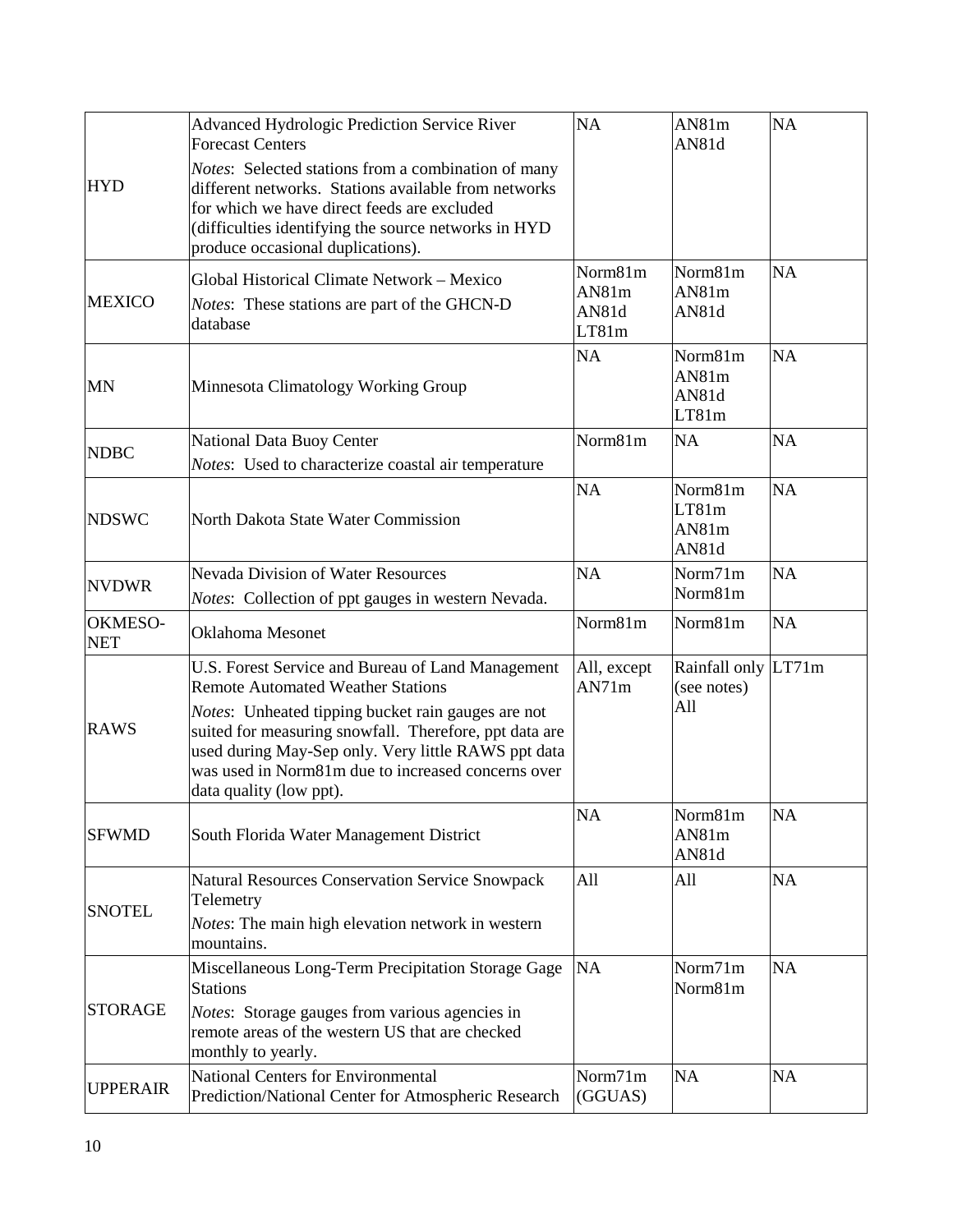|                        | <i>Notes:</i> GGUAS is the Gridded Global Upper Air<br>Statistics dataset, and NN is the NCAR/NCEP<br>reanalysis dataset. Used to represent mean<br>temperatures at high elevations in free-air topographic<br>positions.                                   | Norm81m<br>(NN) |                                           |           |
|------------------------|-------------------------------------------------------------------------------------------------------------------------------------------------------------------------------------------------------------------------------------------------------------|-----------------|-------------------------------------------|-----------|
| <b>USLTER</b>          | Selected stations from NSF Long Term Ecological<br>Research Sites: Hubbard Brook, Coweeta, Sevietta,<br>Niwot Ridge                                                                                                                                         | <b>NA</b>       | Norm81m                                   | <b>NA</b> |
| <b>WBAN</b>            | Weather Bureau, Army, Navy<br>Notes: These stations are part of the GHCN-D<br>database. In 1996, many WBAN stations converted to<br>ASOS instrumentation. Therefore, ppt is subjected to<br>ASOS rules to exclude snowfall (see ASOS notes).                | A11             | Rainfall only LT71m<br>(see notes)<br>All |           |
| <b>WRCC</b>            | Western Regional Climate Center                                                                                                                                                                                                                             | All             | A11                                       | NA.       |
| SNOW-<br><b>COURSE</b> | <b>Natural Resources Conservation Service Snow Course</b><br><i>Notes</i> : An algorithm was developed to relate April 1<br>snow water equivalent at the snow courses to winter<br>ppt. Useful in remote mountain areas lacking actual<br>ppt measurements. | <b>NA</b>       | Norm71m<br>Norm81m                        | <b>NA</b> |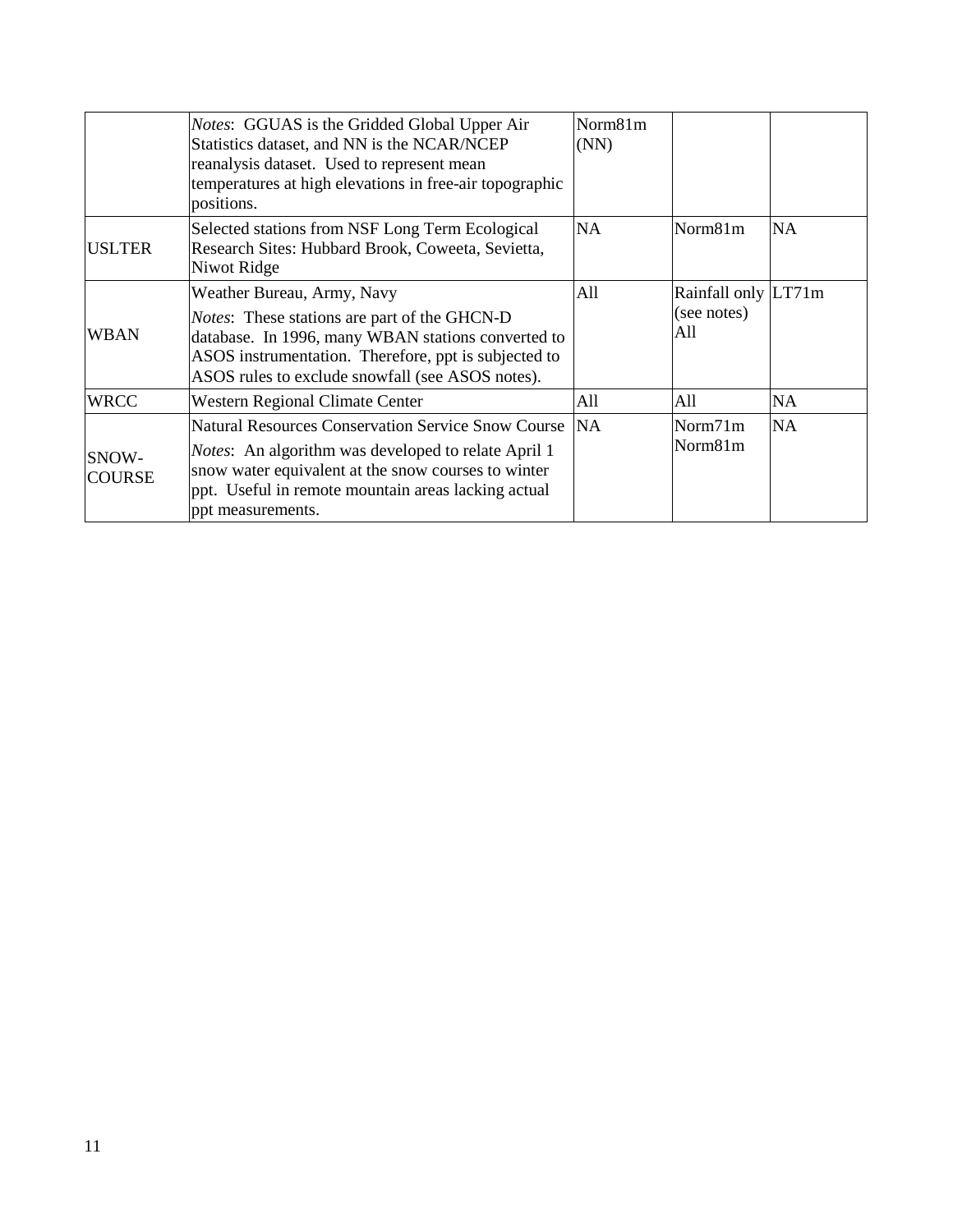*Table A2. History of station networks used in PRISM monthly time series datasets: Tmax/Tmin.*

| AN81m, LT81m and LT71m |
|------------------------|
| AN81m and LT81m        |
| AN81m only             |

|                   | <b>Decade Ending Year</b> |  |             |      |      |      |      |      |      |      |      |      |      |
|-------------------|---------------------------|--|-------------|------|------|------|------|------|------|------|------|------|------|
| <b>Network</b>    | 1900                      |  | 1910   1920 | 1930 | 1940 | 1950 | 1960 | 1970 | 1980 | 1990 | 2000 | 2010 | 2020 |
| <b>AGRIMET</b>    |                           |  |             |      |      |      |      |      |      |      |      |      |      |
| ASOS/ISH          |                           |  |             |      |      |      |      |      |      |      |      |      |      |
| <b>CDEC</b>       |                           |  |             |      |      |      |      |      |      |      |      |      |      |
| <b>COCORAHS</b>   |                           |  |             |      |      |      |      |      |      |      |      |      |      |
| <b>COOP</b>       |                           |  |             |      |      |      |      |      |      |      |      |      |      |
| EC                |                           |  |             |      |      |      |      |      |      |      |      |      |      |
| <b>HDSC</b>       |                           |  |             |      |      |      |      |      |      |      |      |      |      |
| <b>HJA</b>        |                           |  |             |      |      |      |      |      |      |      |      |      |      |
| <b>HYD</b>        |                           |  |             |      |      |      |      |      |      |      |      |      |      |
| <b>MEXICO</b>     |                           |  |             |      |      |      |      |      |      |      |      |      |      |
| $\mbox{MN}$       |                           |  |             |      |      |      |      |      |      |      |      |      |      |
| <b>NDBC</b>       |                           |  |             |      |      |      |      |      |      |      |      |      |      |
| <b>NDSWC</b>      |                           |  |             |      |      |      |      |      |      |      |      |      |      |
| <b>NVDWR</b>      |                           |  |             |      |      |      |      |      |      |      |      |      |      |
| <b>OKMESONET</b>  |                           |  |             |      |      |      |      |      |      |      |      |      |      |
| <b>RAWS</b>       |                           |  |             |      |      |      |      |      |      |      |      |      |      |
| <b>SFWMD</b>      |                           |  |             |      |      |      |      |      |      |      |      |      |      |
| <b>SNOTEL</b>     |                           |  |             |      |      |      |      |      |      |      |      |      |      |
| <b>SNOWCOURSE</b> |                           |  |             |      |      |      |      |      |      |      |      |      |      |
| <b>STORAGE</b>    |                           |  |             |      |      |      |      |      |      |      |      |      |      |
| <b>UPPERAIR</b>   |                           |  |             |      |      |      |      |      |      |      |      |      |      |
| <b>USLTER</b>     |                           |  |             |      |      |      |      |      |      |      |      |      |      |
| <b>WBAN</b>       |                           |  |             |      |      |      |      |      |      |      |      |      |      |
| <b>WRCC</b>       |                           |  |             |      |      |      |      |      |      |      |      |      |      |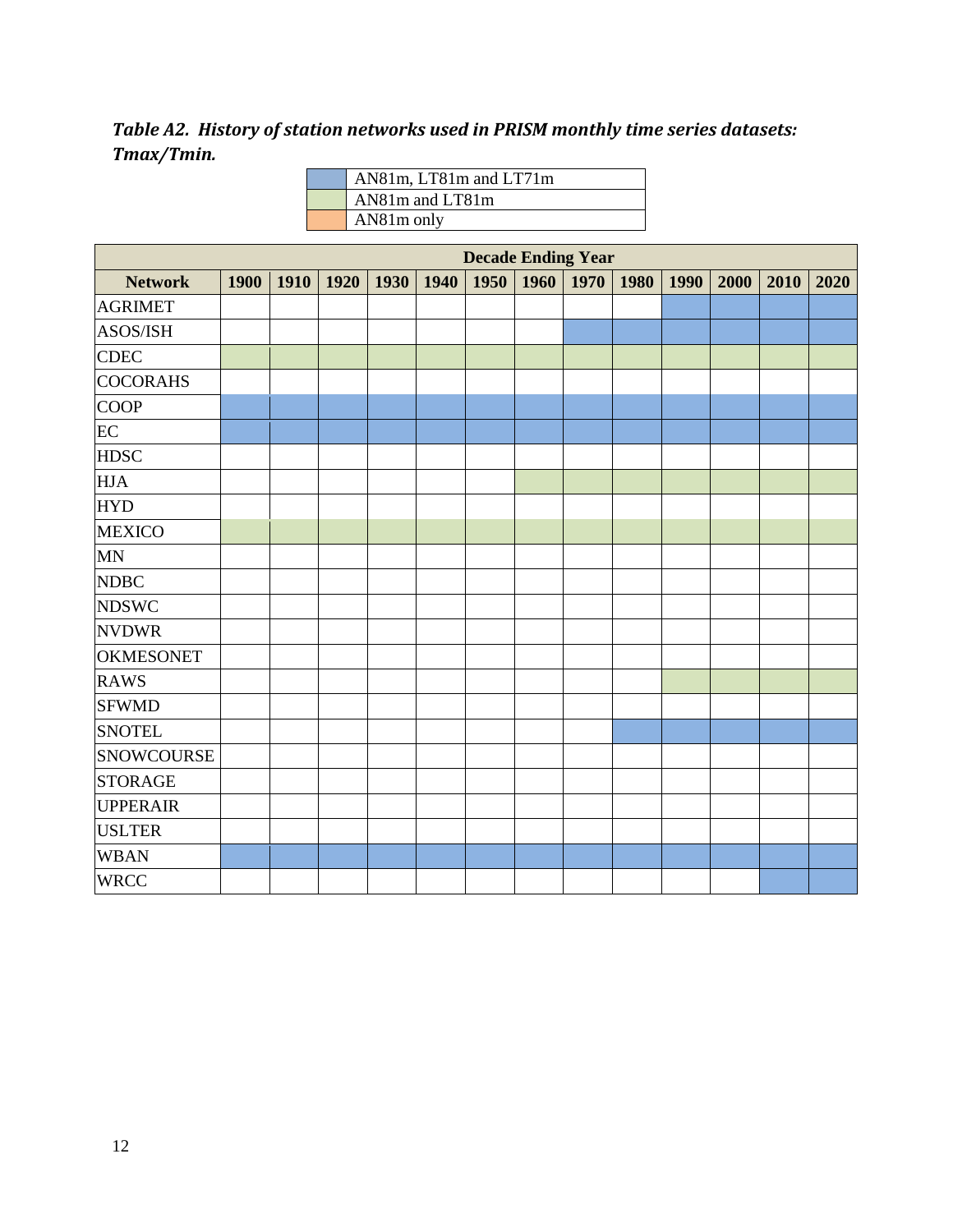*Table A3. History of station networks used in PRISM monthly time series datasets: Precipitation.*

| AN81m, LT81m and LT71m |
|------------------------|
| AN81m and LT81m        |
| AN81m only             |

| <b>Network</b>    | <b>Decade Ending Year</b> |      |                      |      |      |      |      |      |      |      |      |      |      |
|-------------------|---------------------------|------|----------------------|------|------|------|------|------|------|------|------|------|------|
|                   | 1900                      | 1910 | $\vert$ 1920 $\vert$ | 1930 | 1940 | 1950 | 1960 | 1970 | 1980 | 1990 | 2000 | 2010 | 2020 |
| <b>AGRIMET</b>    |                           |      |                      |      |      |      |      |      |      |      |      |      |      |
| ASOS/ISH          |                           |      |                      |      |      |      |      |      |      |      |      |      |      |
| <b>CDEC</b>       |                           |      |                      |      |      |      |      |      |      |      |      |      |      |
| <b>COCORAHS</b>   |                           |      |                      |      |      |      |      |      |      |      |      |      |      |
| <b>COOP</b>       |                           |      |                      |      |      |      |      |      |      |      |      |      |      |
| EC                |                           |      |                      |      |      |      |      |      |      |      |      |      |      |
| <b>HDSC</b>       |                           |      |                      |      |      |      |      |      |      |      |      |      |      |
| <b>HJA</b>        |                           |      |                      |      |      |      |      |      |      |      |      |      |      |
| <b>HYD</b>        |                           |      |                      |      |      |      |      |      |      |      |      |      |      |
| <b>MEXICO</b>     |                           |      |                      |      |      |      |      |      |      |      |      |      |      |
| $\mbox{MN}$       |                           |      |                      |      |      |      |      |      |      |      |      |      |      |
| <b>NDBC</b>       |                           |      |                      |      |      |      |      |      |      |      |      |      |      |
| <b>NDSWC</b>      |                           |      |                      |      |      |      |      |      |      |      |      |      |      |
| <b>NVDWR</b>      |                           |      |                      |      |      |      |      |      |      |      |      |      |      |
| <b>OKMESONET</b>  |                           |      |                      |      |      |      |      |      |      |      |      |      |      |
| <b>RAWS</b>       |                           |      |                      |      |      |      |      |      |      |      |      |      |      |
| <b>SFWMD</b>      |                           |      |                      |      |      |      |      |      |      |      |      |      |      |
| <b>SNOTEL</b>     |                           |      |                      |      |      |      |      |      |      |      |      |      |      |
| <b>SNOWCOURSE</b> |                           |      |                      |      |      |      |      |      |      |      |      |      |      |
| <b>STORAGE</b>    |                           |      |                      |      |      |      |      |      |      |      |      |      |      |
| <b>UPPERAIR</b>   |                           |      |                      |      |      |      |      |      |      |      |      |      |      |
| <b>USLTER</b>     |                           |      |                      |      |      |      |      |      |      |      |      |      |      |
| <b>WBAN</b>       |                           |      |                      |      |      |      |      |      |      |      |      |      |      |
| <b>WRCC</b>       |                           |      |                      |      |      |      |      |      |      |      |      |      |      |